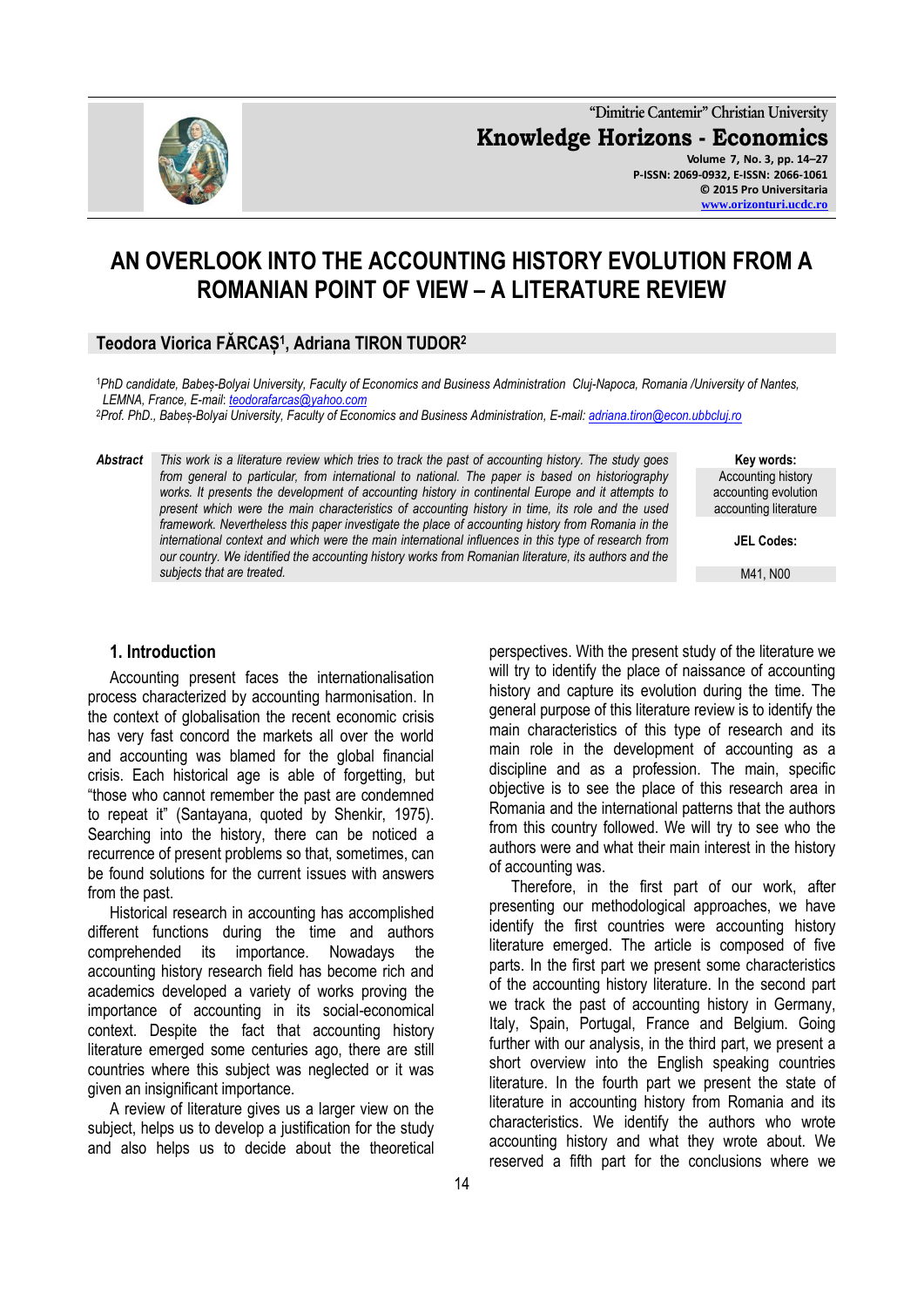allocated some critical commentaries regarding the accounting history from Romania and some appreciations about further developments.

### **2. Methodological approaches**

The "explosion in the academic literature of accounting history" (Carnegie and Napier, 1996: 7) has conducted to a wide range of topics examined and to examine in this research area. For acheiving our objectives we have conducted a study of the main international journals specialized in accounting history (Accounting history; Accounting, Business and Financial History; The Accounting Historians Journal; [Oxford Journals,](http://services.oxfordjournals.org/cgi/tslogin?url=http%3A%2F%2Fwww.oxfordjournals.org) [Humanities](http://www.oxfordjournals.org/subject/humanities/) & [Social Sciences,](http://www.oxfordjournals.org/subject/social_sciences/)  [Enterprise & Society;](http://es.oxfordjournals.org/) Spanish Journal of Accounting History "De Computis"; Accounting History Journal), proceedings of the international congress of accounting historians (12<sup>th</sup> World Congress of Accounting Historians) and national literature.

For the international context we have choose articles that dealt with the *historiography* of accounting history. Accounting history historiography was a subject addressed by researchers at international level (Goldberg, 1974; Parker, 1981; Previts, Parker and Coffman, 1990; Zan, 1994; Gaffikin, 1998; Fleischman and Vaughan, 2005; Mattessich, 2007; Napier, 2008). So we will present the evolution of accounting history in Europe and English speaking countries based on the analysis of the previous historiography works.

The term *historiography* can be defined from a methodological point of view, as it follows:

Historiography = *the writing of [history](http://www.merriam-webster.com/dictionary/history)*; *especially : the writing of history based on the critical examination of sources, the selection of particulars from the authentic materials, and the synthesis of particulars into a narrative that will stand the test of critical methods [\(http://www.merriamwebster.com/dictionary/historiograp](http://www.merriamwebster.com/dictionary/historiography) [hy](http://www.merriamwebster.com/dictionary/historiography)*, viewed on 13th January 2013*)*

―Historiography, therefore, includes the body of techniques, theories and principles associated with historical research. It is a way of addressing data and sources, asking questions and building theories based on evidence. It need not be restricted to producing "history", either in the traditional narrative way or the modern analytical social science formats." (Goodman and Krugel, 1988: 316)

Accounting historiography was very well defined by Napier in his own study of this nature: "Accounting historiography involves a study of how and why accounting has been written about as an object of historical study, how historical writings on accounting have developed, and the main topics and themes of accounting history." (Napier, 2008: 30)

For the particular case of Romania, the national literature was analyzed and we have tried to see if there

are studies in the main journals regarding this subject. We have identified the authors of accounting history works and we analyzed the content of the works. The studies were regarded from the point of view of the subject, sources, methodology and framework/ theory used.

#### **3. Characteristics of accounting history literature**

Parker starts one of his articles, published in 1993, with an abstract which says: "The writing of accounting history is increasingly dominated by writers in English discussing private-sector accounting in Englishspeaking countries of the nineteenth and twentieth centuries. This note emphasizes that the scope of accounting history is much wider than this."

Parker (1993) and other continental European researchers (French, Italians and Spanish) criticize, more or less, the fact that sometimes English writers in accounting history are presenting historiographies based only on the English works. Accounting history research is not concerning only the English speaking countries, taken into consideration mainly England, United States and Australia, but the tradition of accounting history literature begins in continental Europe, starting (according with Zan, 1994; Lemarchand, 2000; Napier, 2008) with Germans and Italians.

Reviewing the literature in the accounting history field we could observe two main characteristics after which we could group the works in this area of research: chronological evolution (Zan, 1994; Lemarchand, 2000; Mattessich, 2007) and theme/role (Previts, 1984; Previts, Parker and Coffman, 1990; Carnegie and Napier, 1996).

Being aware of the fact that "accounting historiography is fragmented into different national traditions, with diverse patterns and frameworks for reconstructing and interpreting accounting's evolution" (Zan, 1994: 255) we will try to find common points in the evolution of accounting history in continental Europe.

## *3.1. Chronological framework*

A chronological framework it is used by Lemarchand (2000), having the role for a better emphasizes of the evolution of accounting history literature in continental Europe. He divides the time between the 19<sup>th</sup> century and until 21<sup>st</sup> century into three periods:  $4870s-1936 -$  the emergence of accounting history research in continental Europe; 1937-1977 — Rise and stagnation; from 1978 onwards Expansion, renewal and institutionalization" (Lemarchand, 2000: 4)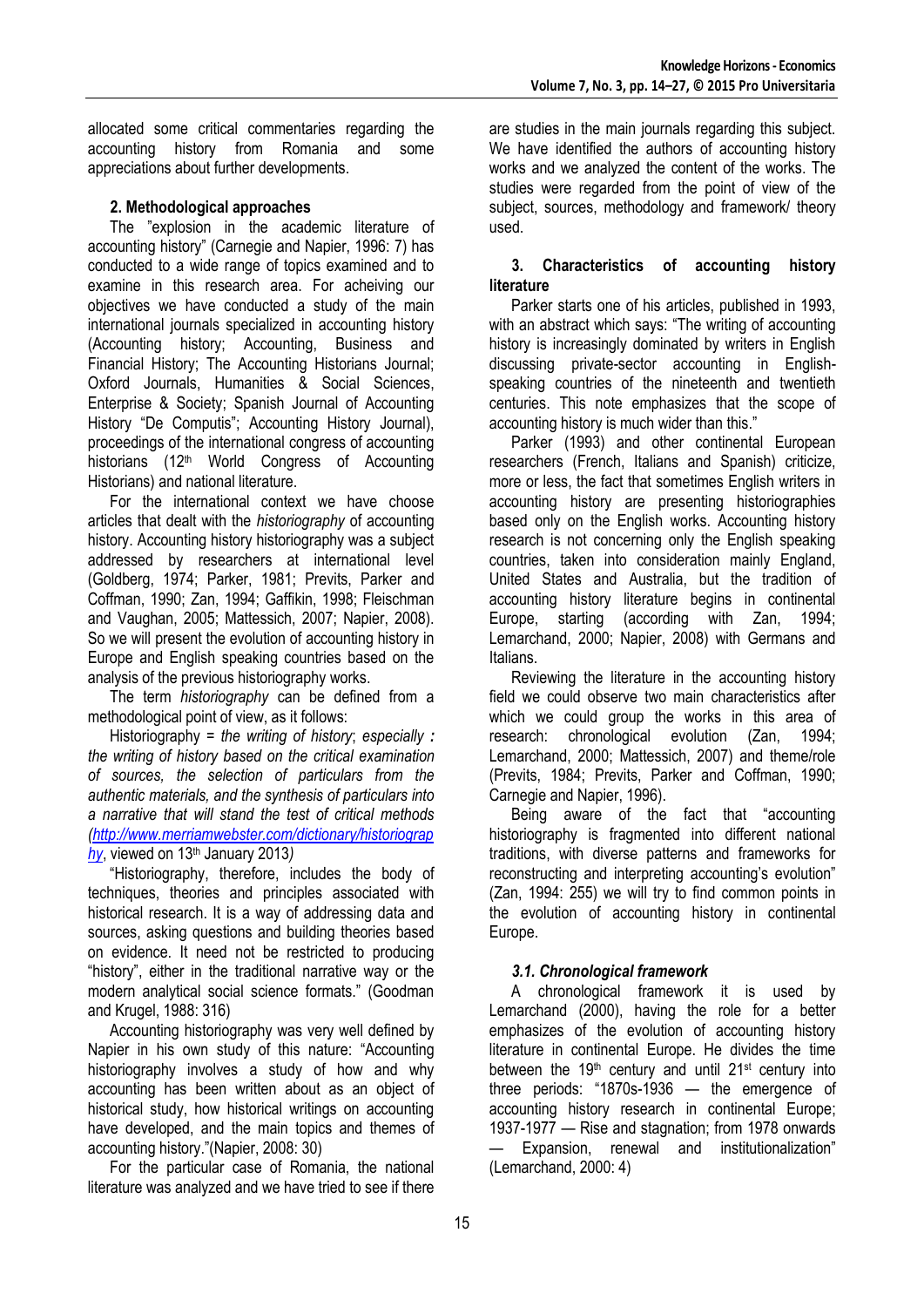A more recent work of Fleischman and Radcliffe (2005) presenting the evolution of accounting history in 1990s, uses the chronology in identifying the so-called "paradigms of accounting history": Neoclassical, Foucauldian, Marxist and the dichotomy: traditional and new accounting history. We will not recall here again the subject of traditional accounting history and NAH, but we would like to observe that these research currents are influenced by the passage of time (tradition = something old and well rooted; new = something young, in development).

Napier (2008) proposed instead this "dichotomy" two other categories that had the same understanding but maybe a proper name. The term "traditional" was replaced with "history of accounting", the papers included in this "current" are developing explanatory studies of accounting techniques evolution using different frameworks, or theories which help them to explain the evolution of accounting in the form that we have today. For the "new" there was proposed by the author the expression "socio-historical accounting research", which in short is "concerned with how accounting impacts on specific individuals and organization, and more broadly on society" (Napier, 2008: 32) and borrows theories from sociology to develop his study.

#### *3.2.Theme and role of accounting history*

A chronological framework gives us just one of the variables after which we can analyze the literature in accounting history field. The second variable is, as we mentioned already, the topic of the work. With regards at the subject we underlined before, by citing Carnegie and Napier (1996), accounting history issues to be analyzed are various and starting with 1990s a swift evolution took place (Fleischman and Radcliffe, 2005).

First of all in order to identify the subjects that can be analyzed from an accounting history perspective we need to know at what serves accounting history. At the beginning accounting history was born, as many other histories, for supporting the value of the ideas developed in this area. Therefore, in the search for legitimating accounting as a science, finding recognition for the accounting profession, in the need for a background in the development of the accounting theories, accounting history was born even before being recognized as a research field (Carnegie and Napier, 1996; Gomez, 2011).

Some of the early writings with reference to accounting history belong to Simon Stevin (Melis, 1950; Zan, 1994; Lemarchand, 2000). He was a Flemish mathematician, who in 1607 devoted in his treatise an entire chapter to this subject. Stevin developed the hypothesis that the origins of double-entry bookkeeping should be claimed equally by Romans and Greeks, being developed in the same period in both territories. In the 17th century there were also "some bibliographical contributions" (Lemarchand, 2000, p.3) which were made by the Frenchman Claude Irson, who in 1678 gave the first 25 bibliographical references lied to accounting, followed in 1809 by the Swiss Jean Isler who gave a list of 136 books.

Therefore, the history of accounting was used in the early accounting literature for adding value to their works and to legitimate them in front of the public. From the continuous dialog between researchers in accounting and accounting history there emerged many themes for study from a country to another, each period being characterized by specific international trends. From the wide range of issues we recall: bibliographical data base, the development of accounting thought, institutional, profession, biography, general history, and historiography.

In the literature, starting with 90s, authors began to present frameworks for the historical research subject matter. In the historiography of Previts et al. (1990), they suggest a table of historical research subjects, giving also the characteristics of each of the category enounced. There is a more recent classification of subjects and approaches in AHR presented in the literature (Carnegie and Napier, 1996; Cinquini et al., 2008):

- historical studies of companies, based on archival work;
- $-$ use of accounting records in business history research works;
- biographies;
- prosopographies<sup>1</sup>;
- $-$ the history of institutions;
- $-p$ ublic accounting;
- $-$ international comparative accounting history. (CIAH, Carnegie and Williams, 2001)

Inside each of the aforementioned category there is a wider range of subjects that were developed by the accounting history authors. We would like to mention here that our study is not an exhaustive one, and that improvements can be added.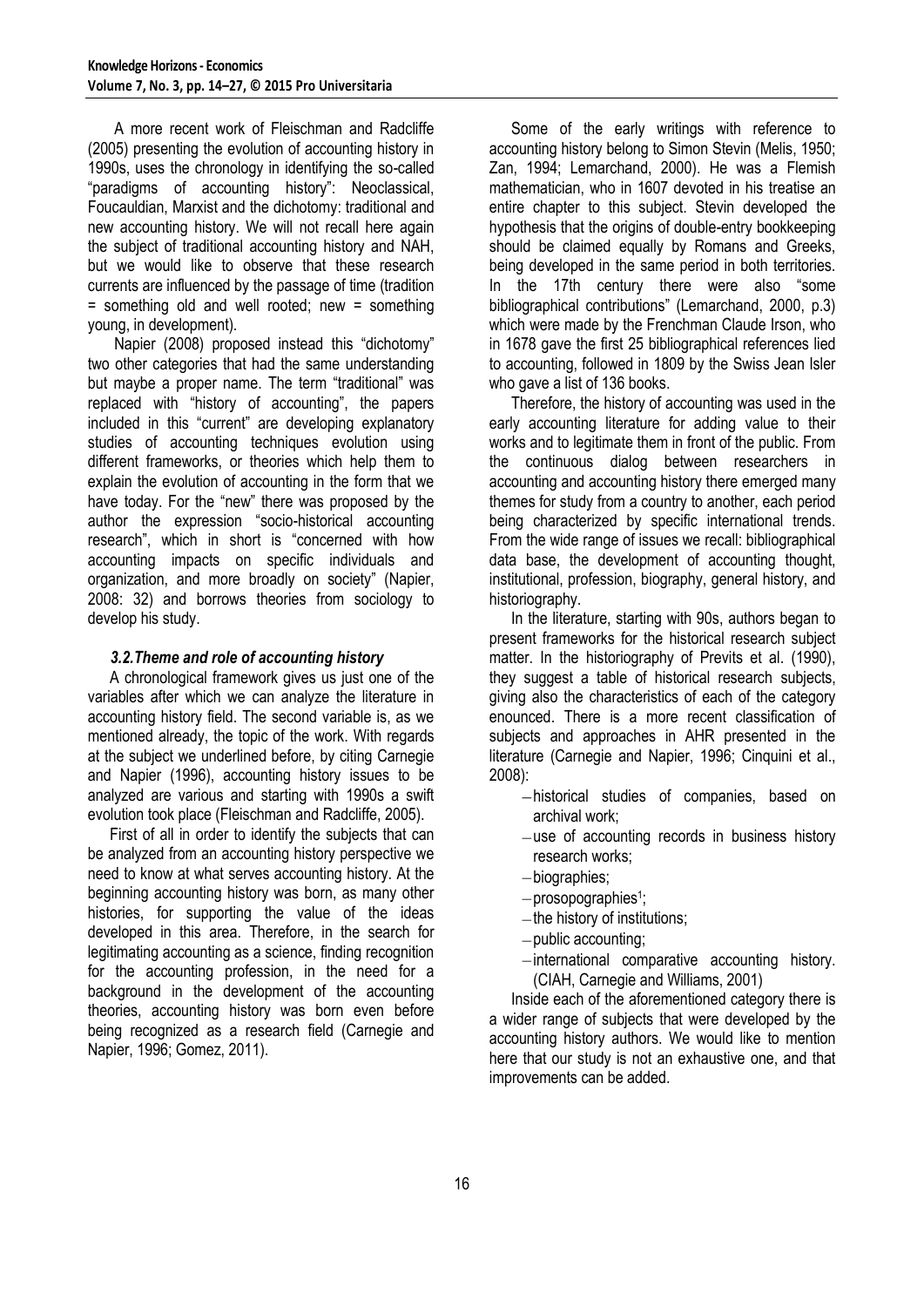| Area                     | <b>Principal aspects</b>                                                                     |  |  |  |  |
|--------------------------|----------------------------------------------------------------------------------------------|--|--|--|--|
| Biography                | Influence of key individuals on accounting concepts, practice, and institutions              |  |  |  |  |
| Institutional history    | Traditions of the accounting profession and organizations. Considers influence on the        |  |  |  |  |
|                          | social, economic and political environments; source of data for explanatory research in      |  |  |  |  |
|                          | other disciplines and institutions                                                           |  |  |  |  |
| Development of thought   | Identifies and explains conceptual foundations and individuals and institutions related      |  |  |  |  |
|                          | thereto. Traces and models conceptual development: impact of schools of thought on           |  |  |  |  |
|                          | practice and other disciplines and institutions.                                             |  |  |  |  |
| General history          | Macro perspective of accounting development: traditional and/or national emphasis;           |  |  |  |  |
|                          | develops specific areas (e.g., cost accounting)                                              |  |  |  |  |
| Critical history         | Adopts a perspective inclined toward criticism in examining the role of an historical factor |  |  |  |  |
|                          | in the context of conflicting social, political, economic, and institutional interaction     |  |  |  |  |
| Data<br>bases-taxonomies | Sources of primary information; support for contemporary and historical research             |  |  |  |  |
| and bibliographies       |                                                                                              |  |  |  |  |
| Historiography           | The structure of historical research; evaluates accounting history research: perspective     |  |  |  |  |
|                          | on methods for conducting and interpreting accounting history research                       |  |  |  |  |

*Table 1.* Historical Research Subject Matter

*Source:* Previts, Parker and Coffman, 1990, p.142

### **4. Development of Accounting History in Continental Europe**

### *4.1.Germany*

Real contributions to accounting history literature started in the 19<sup>th</sup> century and were dominated by Germans and Italians. The explanation behind this can be found in the philosophical traditions of Italy and Germany, the German and Italian idealism<sup>2</sup> (Zan, 1994: 256). Though some other socio-economical premises in Germany had lead to the development of accounting history literature:

- $-$  the emergence of the German Historical School of economics based on the importance of history and social context,
- $-$  the development of higher education in Germany in the 19<sup>th</sup> century (Abbott, 1988; Küpper and Mattessich, 2005)
- $-$  the fact that accounting was thought in universities (Küpper and Mattessich, 2005)

The first markedly contribution into accounting history literature from Germany has been Ernst Jäger'one. In 1876, Jäger translated into German Pacioli's *Tractatus de computis e scripturis from* 1494. The majority of his work was based on the evolutionary development of double-entry bookkeeping, mostly with reference to the Italian and French context (Lemarchand, 2000; Napier, 2008: 33). At the end of the 19th century we can also mention Lehmann's with his historical development of accounting in the public sector (Küpper and Mattessich, 2005: 365).

At the end of the  $19<sup>th</sup>$  century and beginning of the 20<sup>th</sup> century, Heinrich Sieveking was the one, who worked for the first time on the business archives, publishing the archives from Casa de San Giorgio in Genoa (Sieveking, 1898) and Medici family (Sieveking,

1905) – (Lemarchand, 2000: 5; Küpper and Mattessich, 2005: 365).

A considerable amount of accounting history literature has been published in the first half of the  $20<sup>th</sup>$ century. We would like to mention here Beigel (1904), preoccupied with the development of bookkeeping in Ancient Rome and Strieder (1905), who conducted an analysis of the inventories kept by the house of Fugger (Küpper and Mattessich, 2005: 365).

The Austrian, Karl Peter Kheil, contributed to the enrichment of the literature with his collection of old accounting and bookkeeping books<sup>3</sup>. He was preoccupied by the biographies of accounting personalities, for example he wrote about Benedeto Cotrugli (1906). Kheil, wrote an historical book on Pacioli's treaty into German language, published in Prague (Hernandez-Esteve, 2011). Küpper and Mattessich (2005) mentions also the author Leyerer (1907/1919/1922), preoccupied also with the development of bookkeeping starting from Cotrugli from Ragusa.

Penndorf (1913) work was the first one which brought into attention the German accounting development. He wrote *Geschichte der Buchhaltung in Deutschland* (History of accounting in Germany, 1913). There has also been an interest for the development of the accounting theory and theory of accounts during the 19<sup>th</sup> century conducted by ter Vehn (1924), Walb (1933) and Buhl (1929). In the article of Küpper and Mattessich there is also mentioned Weitenauer (1931) who studied the account books from Venice and the ones from Fugger, and Schultz (1933) who was interested in the origins of audit.

In the second decade of the  $20<sup>th</sup>$  century the historical research from Germany was of minor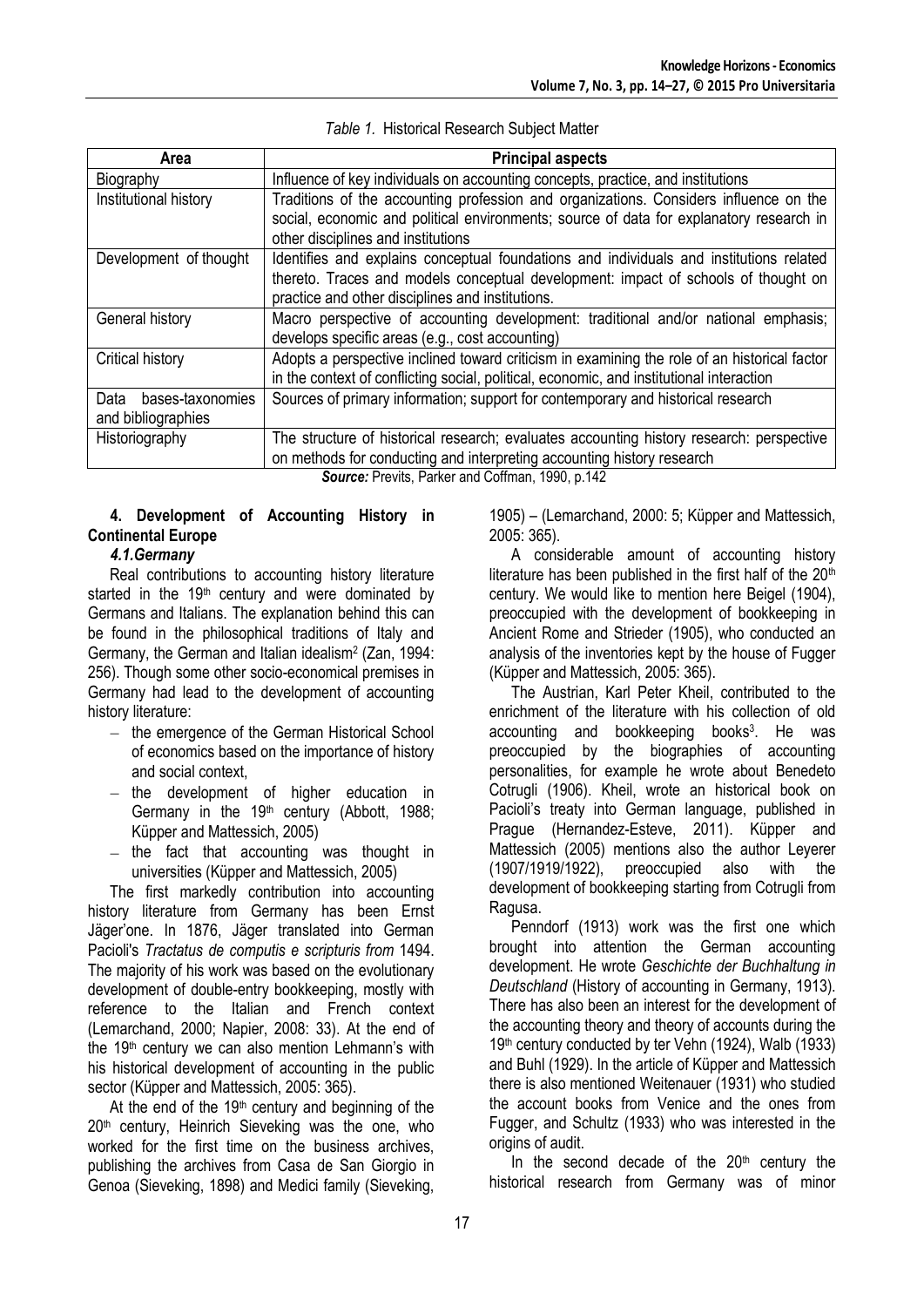significance in contrast with the first decade (Küpper and Mattessich, 2005). In the editorial for a special issue, "Accounting History in the German language Arena‖, of the *Accounting, Business and Financial History* since 2005, Lisa Evans underline the fact that even though Germany was the country were accounting history literature began to develop, during the last decades and during the former German Democratic Republic this subject was neglected.

Little has been published in English and here can be mentioned few German authors from the end of the 20<sup>th</sup> century that contributed to this research area. In 1990 there is a work of Coenenberg and Schoenfeld, concerning the history of cost accounting. In 1991, Galhofer and Haslam's worked on the accounting in the context of the World War I. There is also Gietzman and Quick's paper on corporate governance and auditing in Germany (Evans, 2005, pp. 229).

For works written in German language there can be recognized Ley (1966) with his interest on French accounting and management history and Seicht's (1970; 1977) papers regarding the theories of the balance sheet and evolution of cost accounting. Kellebenz (1976), focused on ancient accounting methods used on Germany. He was also the teacher of Hernandez-Esteve from Spain.

According with Küpper and Mattessich (2005) "the most formidable work" from the mentioned period was Dieter Schneider's (1981) book "Geschichte betriebswirtschaftlicher Theorie" (History of businesseconomics theory). This was followed by a larger extension (2001) under the name "Geschichte und Methoden der Wirtschaftswissenschaft" (History and methods of the economic sciences). It is a historical work in general economics but from the 1000 pages, 200 are devoted to accounting history. This author also has other studies and articles referring to accounting history, being probably the most active accounting historian from Germany from the 20<sup>th</sup> century.

In the same special edition of the *Accounting, Business and Financial History,* we could find some works dealing with the accounting history in Germany and wrote by German authors. The subjects are different and the research is based on primary document. Though there are two papers focused on taxation, Vogeler and Treisch, but with two different perspectives, one concentrated on the financial reports and the other one concerning the audit firms.

There is also the complex study of Küppler and Mattessich paper which was often cited in this subsection. This work investigates the development of accounting thought in Germany during the 19th and  $20<sup>th</sup>$ century, based on the analyses of the literature. There

are left two other studies, one of Eierle, about the historical development of reporting in Germany. Quick's article is the last in these series, and is focused on the development of audit firms in Germany. A more recent paper, in English language, of accounting history is concerning the history of "controlling" in Germany and was published by Schäffer and Binder (2008) in the Accounting History review.

The references above are "the cream of the crop". how Küpper and Mattessich (2005) note. Like in other countries, there are references to accounting history in the majority of the handbooks, and there are also papers and PhD works having this subject.

### *4.2.Italy*

Being considered the place of naissance of doubleentry bookkeeping, Italy gave many scholars to accounting history community. The Italian approach of accounting history can be seen as a history of accounting thought, being strongly characterized by nationalism.

The historiography of Italian accounting was treated in several works during the time (Melis, 1950; Onida, 1947; Giannesi, 1954/1980; Zan, 1994), so we could identify the stages in the evolution of accounting thought, and the accounting history writers that developed each of these periods in their works. We took into consideration Zan's (1994: 260-261) stages of evolution:

- $-$  first period the development and diffusion of double entry-bookkeeping
- $-$  second period characterized by the debates over the personification of accounts, influenced by the French tradition and going until the apparition of the Tuscan school, in the second part of the 19<sup>th</sup> century
- $-$  third period "contemporary accounting": Besta's school, Zappa's school

The same author, referring to the works done until 1990, identified two groups of accounting history scholars, which treated the periods aforementioned:

- $\overline{\phantom{0}}$ first group interested in three periods in the evolution of accounting (Besta, 1882/1922; Bariola, 1897; Della Penna, 1946 and 1950; Melis, 1950; Zerbi, 1952): from "ancient times through the contribution of Paciolo"; "modern and contemporary ages"
- second group (Giannessi 1954/1980; Onida,  $-$ 1947) focused only on the last period, the ―contemporary age‖ (Zan, 1994: 258)

Accounting history literature in Italy starts around the year 1886 when Giovanni Cerboni<sup>4</sup> , the leading figure of the Tuscan School and the developer of the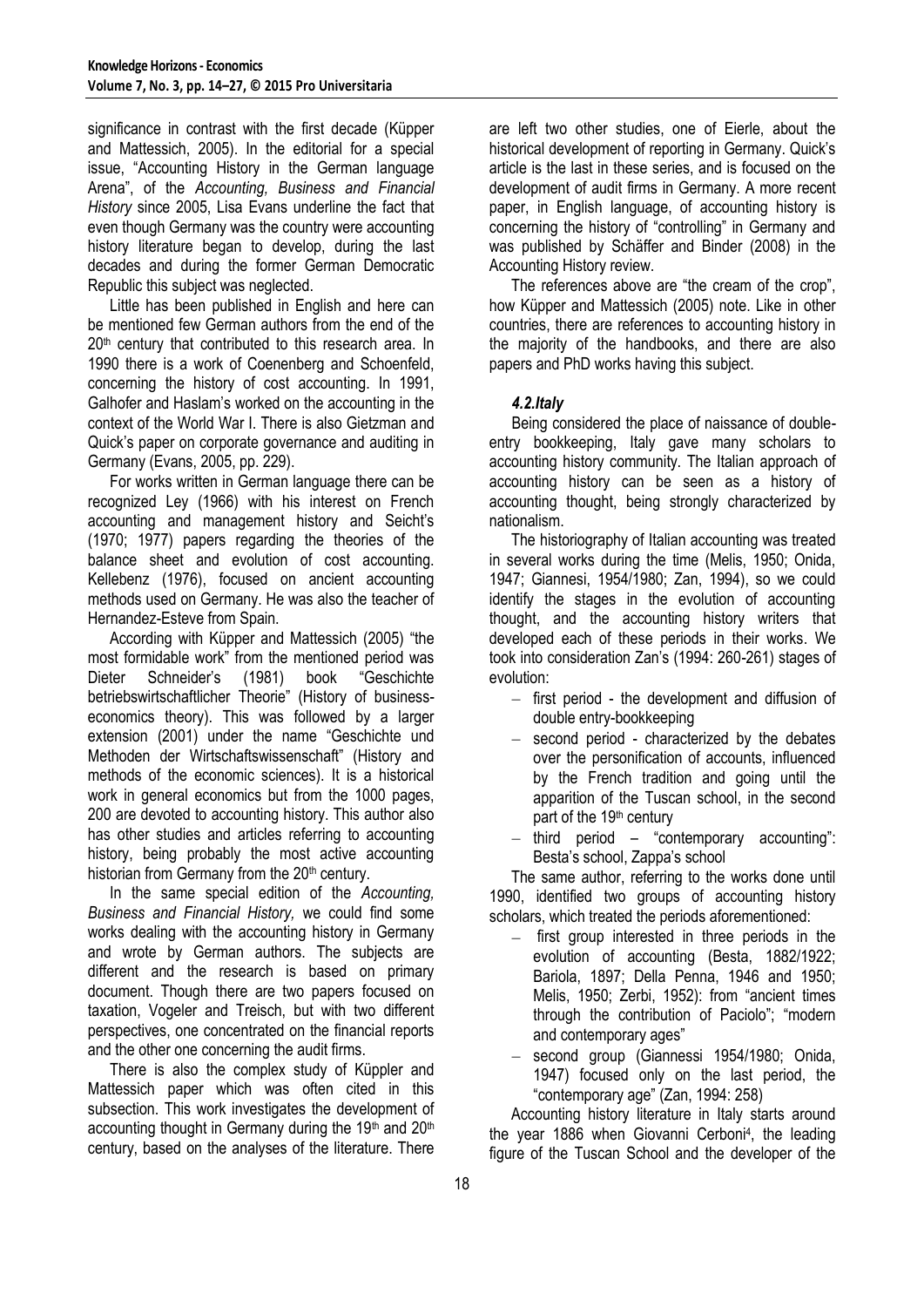*logismografia*, made a study which starts with a chronological survey on the Italian literature on bookkeeping and accounting. In his study he also mentioned the oldest records in accounting in Italy. In the same year another Italian author, Vincenzo Gitti transposed Luca Pacioli's Tractatus into modern Italian language and wrote a booklet about the accounting history. (Lemarchand, 2000; Napier, 2008).

After these first attempts of accounting history literature, Fabio Besta (1882), "the major intellectual figure in the Italian accounting" (Zan, 1994: 258), dedicated a big part of his work about accounting theory to the history of accounting. He was closely followed by Plinio Bariola (1897) and Vittorio Alfieri (1891), who also referred at the first stage of development of accounting thought in Italy, being part of the first group of scholars.

The  $20<sup>th</sup>$  century started with the work of Giuseppe Brambilla (1901), also part of the first group of scholars, concerning the history of "contemporary" accounting. Important figures of this century were Onida (1947), Mellis (1950), Zerbi (1952), Masi (1952/1963), Giannessi (1954/1980), whose works were focused on historiography and accounting thought evolution across all the periods mentioned above. Melis (1950) was considered one of the biggest accounting historians from the continental Europe immediately after war (Lemarchand, 2000).

The study of Cinquini et al. (2008, p. 24), brings into the light the name of the Italian researchers that have published into international journals during the last decade of the  $20<sup>th</sup>$  century and the first decade of the 21<sup>st</sup> century. Thus we could notice the important contribution of the last 20 years of accounting history in Italy, made by Luca Zan (1994/ 2002/2004). Along with him there can be mentioned also, Stefano Zambon (1990/1993/1994), Antonelli, Cerbioni and Parbonetti (2002), Cinquini and Marelli (2002), Bisaschi (2003), Quattrone (2004).

The authors from the 19<sup>th</sup> century and first part of the 20th century were mostly preoccupied by writing the history of Italian accounting thought based on the study of the original works (Zan, 1994; Cinquini et al., 2008: 5). The last decade into the accounting history was characterized by the development of NH, and works are more about giving frameworks (Zan, 1994; Vigano, 1994; Antonelli, 2004; Amaduzzi, 1997; Serra, 1997), biographies (Calzzoni, 1992; Cavazzoni, 1992; Amaduzzi, 1994; Antinori, 1994; Mari, 1994; Bianchi, 1995; Bruni, 1995; Caselli, 1995; Cavalieri, 1995), accounting profesion (Barone, 1999; Camodeca, 2002, 2003; Ferrari, 2003), public sector (Camodeca, 2001; Anselmi, 2003; Kunz, 2001), accounting in non-profit organizations and churches (Rossi, 1999; De Lucia and Ferrone, 2003 ).

### *4.3. Spain*

Among other countries in which the accounting history emerged we can mention Spain.

Lopéz y Lopéz (1926) and Canizares-Zurdo (1933) were the first two works to be mentioned here. Both focused on a general accounting history perspective with small (or no) references to Spain. There is also mention in the literature reviews Antonio Goxens y Duch (1974), for having written one of the first Spanish works about the nineteenth century (Lemarchand, 2000).

Accounting history in Spain was not a tradition, but nowadays it is an important subject of research and this mainly because of an important personality, Esteban Hernandez Esteve (Carmona, 2002). He is the leading figure of accounting history from Spain. Hernandez Esteve has developed many papers based on the study of archives. His main interest was on the development of bookkeeping (1982, 1983, 1989) and on the development of public accounting, accounting in the Spanish Royal Treasury (1998, 1999, 2000). Carmona (2002) focused in an article on the work and biography of this "magister" of accounting history.

The number of Spanish publications in the accounting history area has increased after the 90s. The numbers of scholars and of researches from this country are overcoming the number of the ones from countries which had a tradition regarding accounting history (Germany or France, for example). This grew in interest has been arose by both the creation of an Association of Accounting Historians in Spain (*Asociacion Espanola de Contabilidad y Administracion de Empresas*) and a Journal (*De Computis*).

The period between 1992 and 2001 was the analysis of some articles which attempted to offer an overlook into the accounting history literature from Spain (Hernandez-Esteve, 1995; Boyns and Carmona, 2002).

A study of Hernandez-Esteve (1995) investigates the subjects most commonly addressed by the Spanish researchers. So there have been identify a preference during the period 1992-1994 for the study of Luca Pacioli, personality and work (Hernandez Esteve, 1993, 1994; Luna, 1994; Martin-Lamouroux, 1994; Garcia, 1994; Ruiz, 1994); focus on the sixteenth and earlier centuries (Donoso, 1992; Gonzalez-Ferrando, 1993, 1994); focus on the seventeenth and later centuries (Gonzales-Ferrando, 1993; Fernandez-Pena, 1993; Goxens, 1993)and some epistemological and methodological subjects (Jouanique, 1993). Apart of the subjects above mention we could notice that public accounting was a subject of interest for many scholars.

The accounting history from Spain is a research based on the archival study. There are many scholars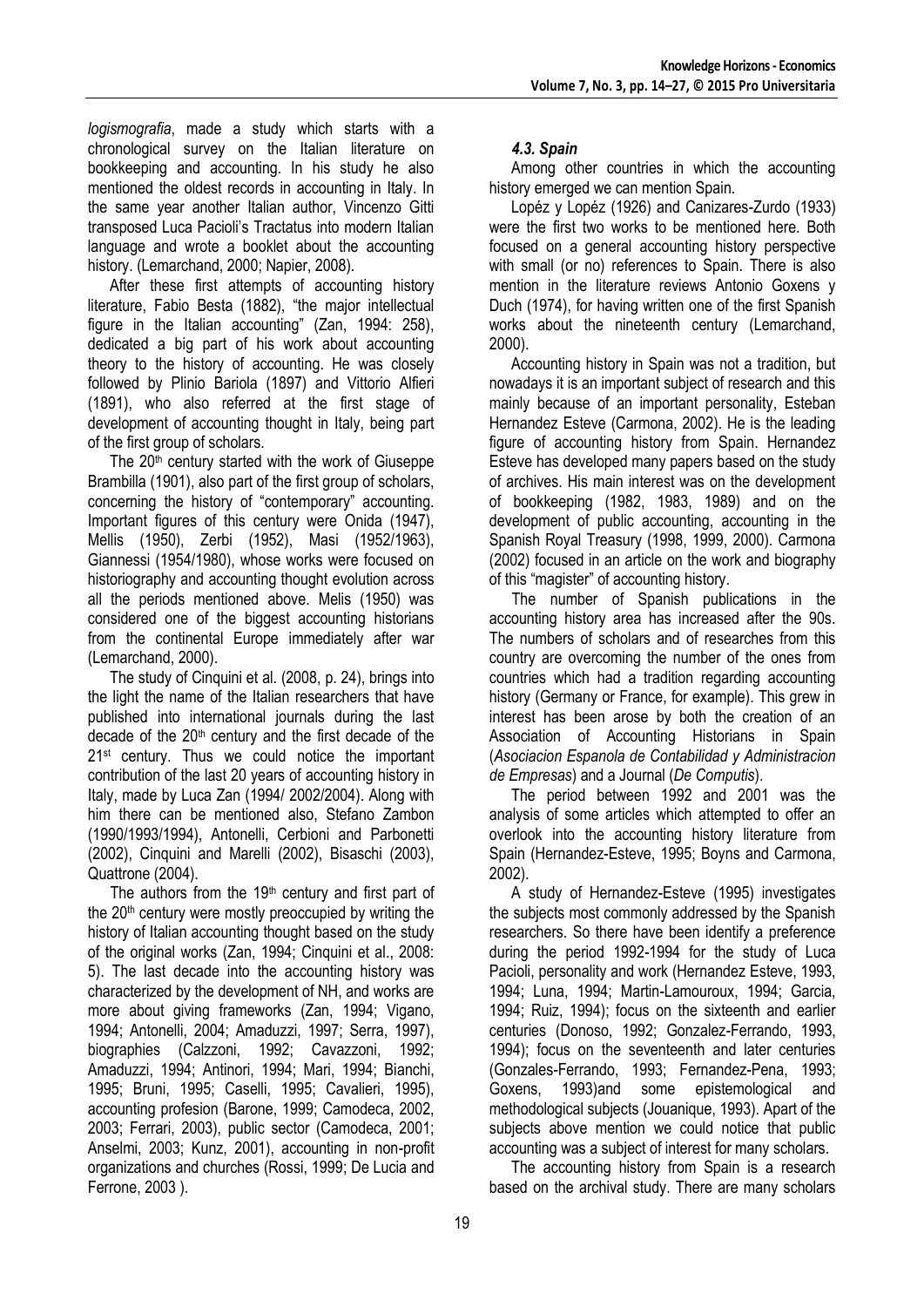interested in accounting history; we have mentioned only a small part of them who were included in the articles we have studied.

### *4.4. France*

In France, we can mention for the beginning of the accounting history literature: Lefebvre (1875), de Swarte (1885), Reymondin (1909) and Dupont (1925- 1931). All their studies were mostly based on the Italian and German early accounting literature. Reymondin (1909) was a "bibliographer", in the sense defined by Napier (2008), he set up a collection of French accounting books starting with 1543 until 1908 (Lemarchand, 2000). Dupon had several studies starting with the early ages of accounting to the Midlle Ages, the Pacioli's period but also the periods after Pacioli (1927/1928/1930) (Degos and Mattessich, 2003).

Going further in 1914, there is the French theorist Jean Dumarchey, who starts his ―*Théorie positive de la Comptabilité"* (Positive Theory of accounting), with a significant historical introduction. Garnier's (1947/1937) main interest was not accounting history but in the introduction of his work he presented a general history.

Other names mentioned by Lemarchand (2000) are: Pierre Garnier (1947), Claude Mériot (1973) and Camille-Charles Pinceloup (1975). Garnier (1947) and Princeloup (1975) are focused in their work on general history subjects and on the development of accounting thought. Mériot (1973) is interested in the history of public accounting. There can be included in this group also Rey (1979) whose focus was on recent ages in the accounting developments (Degos and Mattessich, 2003).

The research in France became more effervescent starting with the 90s. We mention in 1992 Durand, concerned in his work with the origin and the consequences of separating accounting into subdisciplines (Degos and Mattessich, 2008). There is also the important contribution of Lemarchand. He focused on a wide range of subjects, such as: the general development of accounting in France, analysis of the armament expenses, the accounting for the trade with slaves, methodological papers. Along with him we mention Nikitin (1992) who started his studies in accounting history with a thesis about the development of industrial accounting in France. He has numerous papers focused on public accounting or methodological papers. Both authors have collaborations with Anglo-Saxons authors.

Furthermore in 1993 there is Gray and Presqueux describing the evolution of the French tableaux de bord and Pinceloup worked an extensive history of accounting thought. Jouanique (1995; 1996) dealt with the treaty of Luca Pacioli, and studied also de la Porte.

Burlaud et al. (1996) retrospect the evolution of depreciation practices in Europe. Bouquin (1995) and Degos (1991) were interested in some biographies. Degos (2003, 2008) has developed also other subjects, such as the development of the accounting in France.

Important contributions has brought also Colasse and Durand (1994), dealing with French accounting theorists of the 12th century and Colasse (2005), also edited a book on the contributions of some 24 accounting authors (staring with Pacioli until 21st century) - (Degos and Mattessich, 2008: 432).

The subjects treated into accounting history literature from France are various and are following the international trend, but there are also some original themes (e.g. the commerce with the slaves). The list of the contemporary French accounting authors is long, as we have mentioned in other subchapters, the community of accounting history from France has become one of the largest from continental Europe. We would also like to mention here: Pierre Jouanique, Henri Zimnovitch, Anne Pezet, Nicolas Berland and Claude Bocqueraz.

#### *4.5. Portugal*

In Portugal, like in Spain and France, an increased attention to accounting history was manifested only starting with 90s. Although the first interests in accounting history occurred in the first decades of the 20<sup>th</sup> century. In the literature there are mentioned three ―forerunners of accounting history in Portugal‖ (de Serra Faria, 2008, pp.355): Jaime Lopes Amorim (1969), Fernando Gonçalves da Silva (1959/1984) and Martim Noel Monteiro (1979).

The focus of the first accounting works was on the general accounting. Amorim (1969) presented an accounting which starts in ancient times, goes through Pacioli's era and ends in 1970, with small references to Portugal. Gonçalves da Silva (1984) has published an article referring to accounting history in Portugal. Monteiro published in 1979 the book "Pequena Historia da Contabilidade‖ (Summarised History of Accounting), which was considered a great contribution to the accounting history from Portugal. There is a prize for the accounting history scholars from Portugal with the name of this author (de Serra Faria, 2008).

Faria (2008) in her study across the period between 1990 and 2004 identified an increasing number of papers into the accounting history from Portugal. The author discovered 283 contributions, considering published articles in national and international journals of profile, presentations in national and international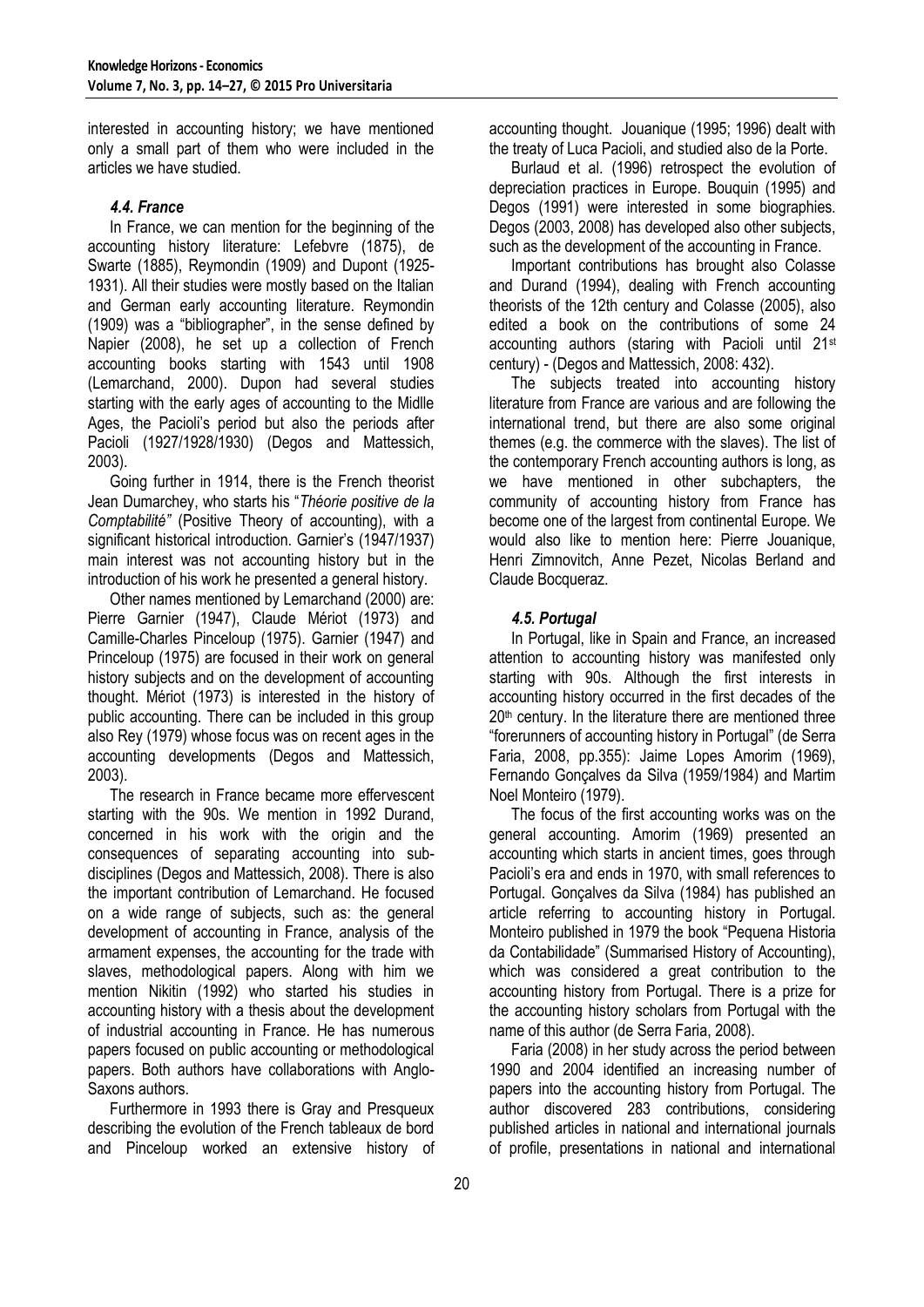events, master and doctoral dissertations, works submitted for the prize *"Martim Noel Monteiro Accounting history Award"*.

Lopes de Sá's "Historia Geral e das Doutrinas da Contabilidade‖ (General History Doctrines in Accounting) published in 1998 is the only book after 1990, focused on general accounting history issues. There can be found also some parts treating accounting history subjects in two other books from Portugal, one of Feereira and Regojo (1999) and the other one of Rodrigues (2000). So the contributions to the accounting history literature after 1990 were made mainly trough articles (de Serra Faria, 2008).

Nevertheless we would like to mention here Delfina Gomes's contribution to the accounting history both with her PhD thesis (2007) and with the articles and presentations in international events. Going further there is Lucia Lima Rodrigues (2003, 2004) with her interest in accounting profession and schools of commerce, or Guimaraes (1995, 2000, 2004, 2005) focused in general history and in biographies. Also interested in biographies is Ferreira (1995, 1999, 2000, 2006). – (de Serra Faria, 2008)

The subject treated by the Portuguese authors are following the international trend and are concerning the ones presented already at the beginning of this chapter.

## *4.6. Belgium*

Belgium is not a big country but it gave important names to accounting history community, and important works to its literature. We will first mention here Raymond de Roover. He was an historian who made a step ahead in the evolution of the accounting history research, being interested in the study of the archives (Lemarchand, 2000; Degos and Mattessich, 2006).

His formation as an economic historian was influenced by the American culture, but he focused on European accounting history, in 1943 publishing his PhD thesis ―*Money, Banking and Credit in Mediaeval Bruges"*. The information for the book was extracted from the medieval achieves from Bruges. So, starting with him the accounting history literature began to be more diversified and to find new areas of development.

Joseph Vlaemminck, Ernest Stevelinck and Robert Haulotte are three very important names for the accounting history arena. In 1956 Vlaemminck wrote a general history of accounting "Histoires et doctrines de la Comptabilité "(History and doctrines in accounting) which is based on secondary data, mostly on Melis (1950) and de Roover (1943), but is the only one of this kind in French language (Lemarchand, 2000).

Ernest Stevelinck had been the initiator of the first international congress of Accounting Historians in 1970 in Brussels. He has left an important collection of old books which he had gathered during the years. This

collection is now in the library of the "Biblioteque Universitaire" from Nantes University, France. Stevelinck together with Haulotte wrote many biographical papers and were the first translators of Pacioli in French (Haulotte and Stevelinck, 1975).

Our list will end for this country not before mentioning the active interest in accounting and audit history of Ignace de Beelde (2004, 2008).

### **5. Accounting history in English speaking countries**

Studies, such as Carmona's (2004) or Carnegie and Rodrigues (2009), evidence the fact that most of the works presented in international conferences or published in international journals are having Anglo-Saxons authors, and are referring mostly to the geographical area of the authors (U.K., U.S.A and Australia). One of the explanations for the abundance of the works in the accounting history literature written by English speaking authors can be that nowadays "Anglo-Saxon researchers benefit from the substantial advantage of being able to write in the language universally accepted as the medium for dissemination of research in business and accounting" (Cinquini et al., 2008, p. 4).

―English-speaking literature‖ emerges only around the year 1900, so after the first works from continental Europe (Napier, 2008). Among the first references to accounting history in an English speaking country there was the Scots writer Robert Collison (1683), who started his work with some points back into accounting history (Carnegie and Napier, 1996, p. 9).

The first real references into accounting history can be attributed to Benjamin Foster (1852) with "The origin and progress of book-keeping", Beresford Worthington (1895), Richard Brown (1905) and Woolf (1912) - (Napier, 2008). The Anglo Saxon trend was headed towards the accounting personalities and accounting profession. Hatfield (1924), an important accounting personality, not a specialist in accounting history, uses accounting history for promoting the inclusion of this subject in the curricula of the universities.

In 1933 the one of the most significant accounting history book in English language was written by Littleton, *"Accounting evolution to 1900"*, in which he presented an evolution of accounting considering the external factors (such as: money, private property, credit, commerce…) as main contributors to the development of bookkeeping and accounting.

Accounting history has become a subject of interest for many scholars and non-accounting persons starting with the 1930-1940. Yamey (1949) is one of the accounting historians of those ages. He had an interest in old accounting treaties, which he studied in several languages. In 1950s there can be mentioned Baxter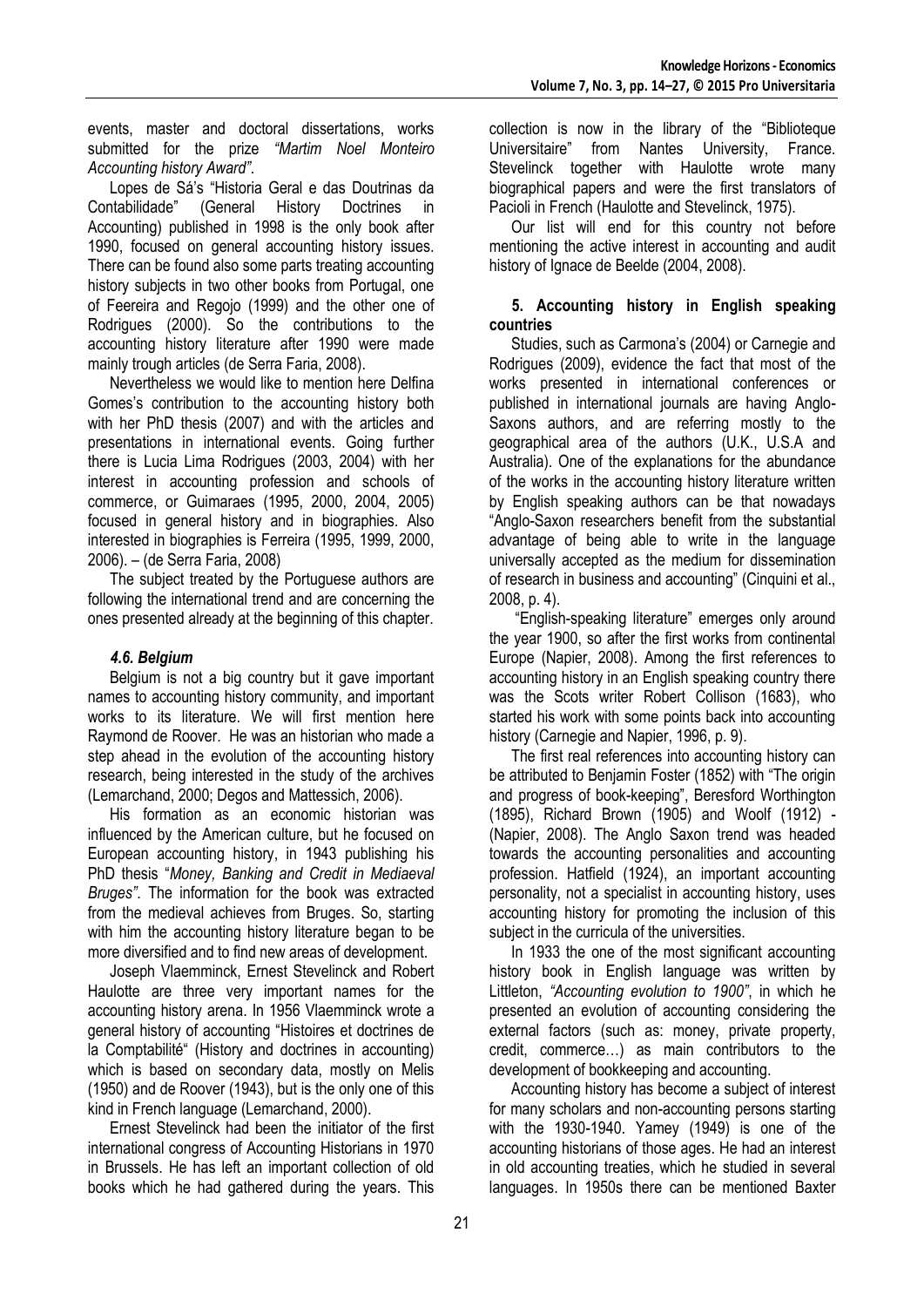(1956), Solomon (1956) and Edey (1956), all with important studies in accounting past.

The decades after 50s are representing an evolution into the accounting literature from English arena. This period is one characterized by a wide range of subjects and many authors. The interest into this discipline is also sustained by the increased number of journals publishing accounting history papers, also by an organizational interest. In 1968 American Accounting Association has set up a Committee on Accounting History (Napier, 2008, pp. 35).

The presentation that we have made here is succinct; it is only a short intrusion in the accounting history from the English speaking countries. Nowadays the community of accounting historians is dominated by the English speaking academics such as: Previts, Carnegie, Napier, Parker, Evans, Zeff, Coffman, Walker…and the list can continue.

#### **6. Accounting history literature in Romania – works, authors and characteristics**

As we have seen in the previous sections there has been a significant amount of accounting history literature written and published at an international level. Historical research, as we noted, has gained a broader horizon and it is today the heritage from the continental Europe. Even so there are countries, like the ones from Eastern Europe in which there is a scarcity of this type of literature.

Following our study we have noticed the paucity of references in accounting history research from Romania. Very little is known at the international level about the historical research in accounting field from Romania. We identified two reasons of this lack. Firstly the literature in this research area is underdeveloped. Secondly everything that was written before 2007 was in Romanian language.

In his study from 1997, Ionașcu was saying that the accounting history works from Romania are very few (recognizing in his literature review only C.G. Demetrescu, 1974 and Rusu and Cuciureanu, 1981). In 2013 this area gained some more works and scholars. During the last 5 years some papers were wrote and published in international journals or proceeding of the international conferences/ congresses (Tiron-Tudor and Muțiu, 2007; Farcane and Popa, 2008; Zelinschi, 2009; Albu et al., 2010; Tiron-Tudor and Matiș, 2010; Barbu et al., 2012; Fărcaș et al., 2012). Nevertheless the number of the works is reduced and the subjects and sources to explore are numerous.

Romanian accounting history has his own stages of development. Being a short history, compared with Italy, Germany and other west European countries, the first stage begins with 1837. There have been given different stages of development in the accounting field from Romania (Voina, 1932; Rusu, 1991; Ionașcu, 1997; Calu, 2005; Dobroțeanu, 2005;Farcane and Popa, 2008; Barbu et al., 2012) which can be resumed as it follows:

- $-$  a first stage of the development of accounting literature in the national language
- $-$  a second stage characterized by the maturation of the Romanian thought (Rusu, 1991; Ionașcu, 1997)
- a third stage which was called in the literature the "encirclement" of accounting (Calu, 2005; Farcane and Popa, 2008)
- $-$  a fourth stage which is characterized by the "new system of accounting", and by the normalization and standardization of accounting in Romania

In the table below there are illustrated the different stages proposed by each author:

| Authors                 | Periods     |           |           |                       |                   |  |
|-------------------------|-------------|-----------|-----------|-----------------------|-------------------|--|
| Voina (1932)            | Before 1202 | 1202-1494 | 1494-1600 | 1600-1795   1795-1930 |                   |  |
| Rusu (1991)             | Before 1837 | 1837-1901 | 1901-1948 | <b>After 1948</b>     |                   |  |
| Ionascu (1997)          | 1837-1900   | 1900-1947 | 1947-1990 | After 1990            |                   |  |
| Calu (2005)             | 1837-1907   | 1908-1948 | 1949-1989 | 1990-2000             | 2001-2007         |  |
| Dobroteanu (2005)       | 1837-1900   | 1900-1950 | 1950-1990 | 1990-2000             | After 2000        |  |
| Farcane and Popa (2008) | Before 1837 | 1837-1907 | 1908-1948 | 1950-1990             | <b>After 1990</b> |  |
| Barbu et al. (2012)     | ٠           | 1900-1950 | 1950-1990 | 1990-until present    |                   |  |

*Table 2.* **Different stages of accounting history in Romania**

*Source:* Authors projection after Barbu et al. 2012

The first author who brought the European tradition in Romania was Professor Dumitru Voina. In 1930 Voina wrote his PhD thesis, *"Stages in the evolution of accounting"<sup>5</sup> ,* at the Academy of High Commercial and Industrial Studies from Cluj-Napoca. He was also the first one proposing some stages of development of accounting, not referring to Romania, but to the international accounting (see table 2). He developed a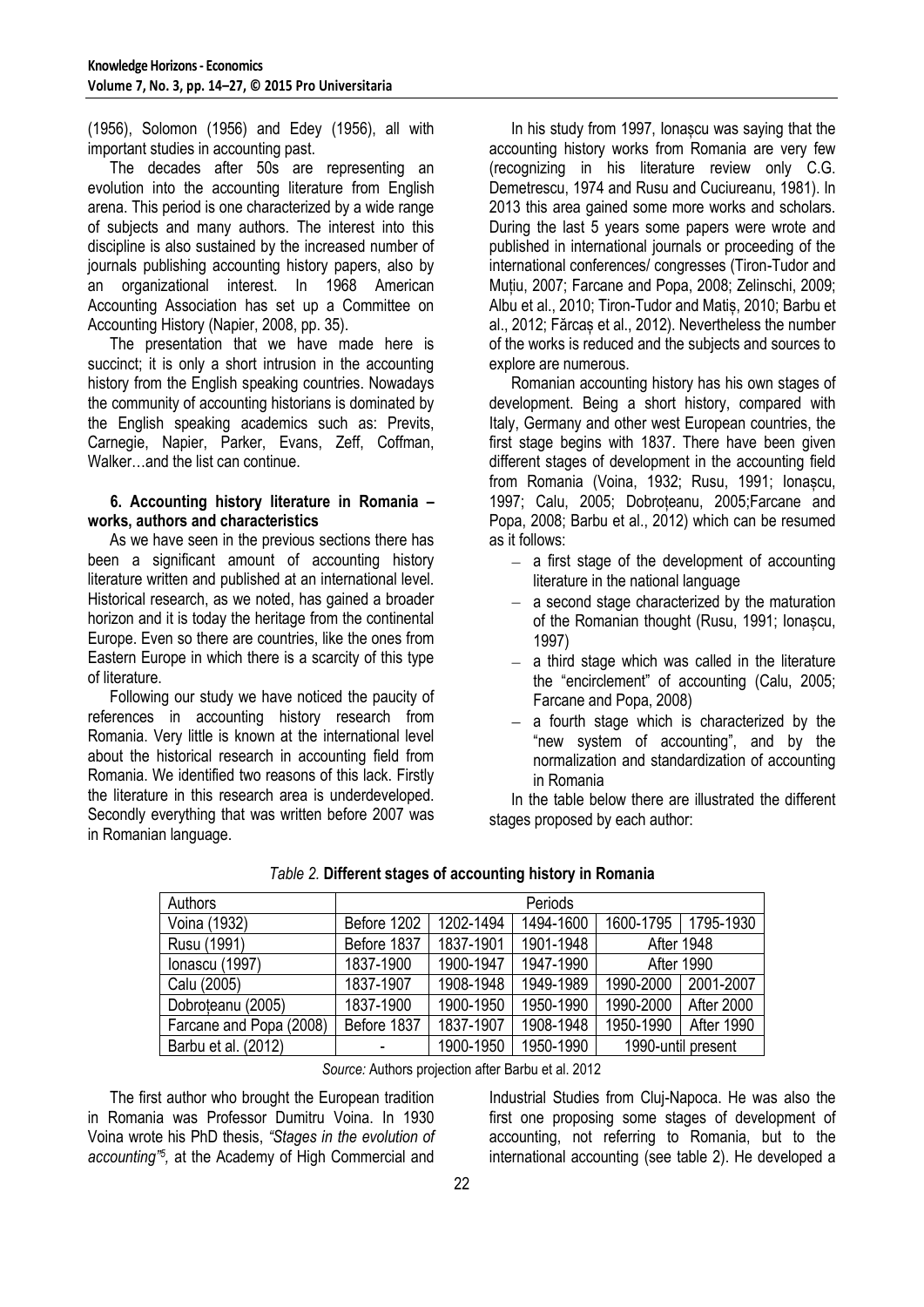longitudinal study, devoting only little space for the evolution of Romanian accounting. This is explained by the fact that the history of accounting in Romania at that point was only around 100 years old. What he mentioned though, were the supposed circumstances of how double entry arrived in Romania. He supposed that the diffusion of double entry in Romania was possible throughout the commerce and the commercial relations that Romanians had with people from Venice and Genoa.

He used an evolutionary framework in presenting the development of accounting from the early signs on the rocks, the period of Pacioli and his treaty; also he noted the legend of the first bookkeeping book (using the German literature, Gustav von Erlach). Mostly Voina presented the evolution of accounting in Italy and Germany. The contribution of Voina is huge, because it is a starting point for further literature. It is a book written under the influence of the German school<sup>6</sup>, and the references are from different international authors, mostly German and Hungarian.

After this first work, C.G. Demetrescu, professor at the Academy from Bucharest, wrote two books dedicated to the study of accounting history. One was concerned with the analysis of the development of accounting literature in Romania (1947), and the other one under the general title *"Accounting history"<sup>7</sup>* (1972), presenting the development of double entry bookkeeping and accounting from the ancient times in an international context, having also a chapter about Romania.

In the "Critical history of Romanian accounting literature" Demetrescu (1947) mentions that this is the first book which analyzes the evolution of accounting literature and thought in Romania. In the introduction the author advances the idea that accounting history studies are needed in Romania, because in many other countries similar studies have inspired researchers to test new hypotheses and develop new ideas:

―For the first time in our special literature there has been made a comprehensive study which regards the evolution of Romanian accounting thought starting with the first printed book and until today."<sup>8</sup> (C.G. Demetrescu, 1947: 1, translated).

Demetrescu's book from 1972 was well documented having many international references (Italian, French and German), and following the studies made at the international level in the accounting history development of accounting thought.

In 1981, Dumitru Rusu and Ștefan Cuciureanu made a significant contribution to the accounting history literature in Romania with the translation of the second edition of Pacioli's treaty. In the introduction of their book, they presented two other studies: one concerning the spreading of accounting after Pacioli and the other

one focused on the beginning of accounting thought and doctrines in Romania (Ionașcu,1991).

Accounting history literature has developed more only after the end of the communist period. So starting with 1990s Dumitru Rusu coordinate the writing of "Fra Luca di Borgo and the accounting doctrines in the<br>Romanian economic culture<sup>"9</sup> (1991). which Romanian economic (1991), which represented an extensive work in the accounting history literature from Romania. This study was inspired from the works made before, and we could find in it, for example, many of the ideas expressed by Dumitru Voina in his book (1932).

Rusu's work is different by other works made in accounting history until and after then because he insists on the contributions of the scholars from Transylvania to the development of accounting in Romania. This can be explained by his affiliation to the accounting school from Cluj-Napoca from the beginning of the 20<sup>th</sup> century.

Ion Ionașcu, from the Academy of Economic Sciences from Bucharest, in 1997, in his philosophical work on accounting (*The epistemology of accounting*, 1997) devoted a chapter to the evolution of accounting thought in Romania. He agreed that:

"Accounting is not only a social technique, an instrument for modeling and managing the economic transactions, but a reflection area with the aim of building notions, concepts, hypothesis, in other words to formulate theories"<sup>10</sup> (Ionascu, I., 1997:175, translated)

Ionașcu together with Daniela Artemisa Calu (Ionașcu and Calu, 2002) were the first ones from Romania, who tried to explain in an article why studying accounting history matters. The ideas of Ionașcu are very well aligned to the ones from the international accounting history community:

―…the evolution of Romanian accounting thought must be analyzed in the national historic context in relation with the evolution in the accounting area on the international level."<sup>11</sup> (Ionașcu, 1997:175-176, translated)

The historical study made by the economist Radu Ramil (1996), proves the fact that accounting history became a field of interest also for practitioners. The study presents the development of accounting in rapport with the changes in the economic-political environment during the 19<sup>th</sup> and 20<sup>th</sup> century.

Nevertheless the thesis of Laurentiu Dobroteanu (2005), from the Academy of Economics from Bucharest, was appreciated by Niculae Feleagă<sup>12</sup>, as being the most complex and well documented historical work in accounting field ever since, in the Romanian literature (Dobroțeanu, 2005, pp.9). The author is proposing (like earlier Demetrescu did) an evolutionary study. He starts in his book with the Mesopotamian era.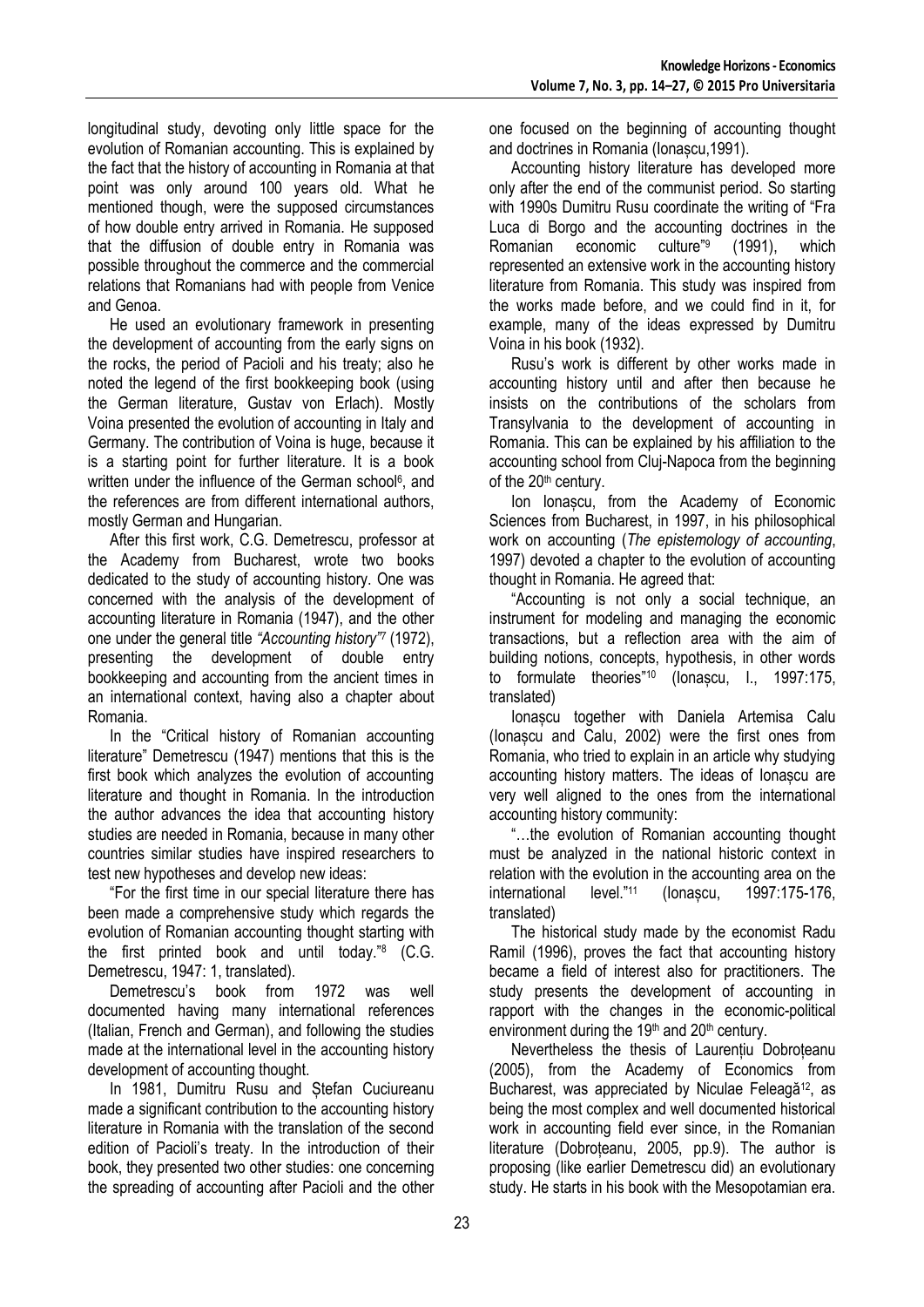He also goes into the feudalism from Britain, China and Orient. The most of his study is devoted to the development of accounting in a capitalist system in all its forms (commercial capitalism, industrial capitalism, financial capitalism, corporatist capitalism).

The framework which he proposed for studying the accounting development in an international context follows Werner Sombart's<sup>13</sup> thesis, which says that accounting development is closely related with the development of capitalism, being actually a consequence of this economic system. This thesis was widely criticized. Dobroteanu refers to Romanian accounting development only in a small chapter mentioning the main important moments in the development of accounting thought in this country and proposing some stages of development (see table 2). He was the first author who uses, when speaking about the group of professors of accounting from the Academy from Bucharest and from Cluj-Napoca, the expression "accounting school", though without explaining what it really means.

Daniela Artemisa Calu, also from the Academy of Economics from Bucharest, in 2005 published her accounting history PhD thesis. Like the works abovementioned, Calu presents an evolutionary work of the international context but always in relation with the national one. Each chapter presents the trends in the development of accounting at an international level, referring in the end at the situation at that time in Romania.

The originality of his work is given by the framework she is suggesting for studying accounting history. Calu proposes two concepts in explaining the evolution of accounting thought, and practice, the concepts of heredity and "tanatogenisis"<sup>14</sup>. In our opinion this is the first major project from the 21st century which develops the history of accounting in Romania in deep.

We would like to mention in our overlook into the Romanian accounting history literature, also the work of Emil Horomnea (2011). He is the follower of Dumitru Rusu from the Faculty of Economics from Iasi15. The book is a very original and philosophical overlook into the accounting past and present. The author starts the study with Pacioli's era and ends with the actual problems in accounting in its new international perspective.

#### **7. Where is accounting history from Romania going? Instead of conclusions**

In the last few years there has been an "expansion" of accounting history in Romania mainly through some articles. The variety of topics treated in those articles are following the international trend but are adapted to

Romanian context: the importance of accounting history research in Romania (see Ionașcu and Calu, 2002); the emergence of accounting profession in Romania (see Tiron Tudor and Muțiu, 2007; Zelinschi, 2009; Matiș *et al.,* 2012); normalization and standardization(see Farcane and Popa, 2008; Albu, Albu and Alexander, 2010; Barbu et al., 2012); some elements of accounting in the 19th century in Transylvania (see Tiron Tudor and Matis, 2010).

In analyzing the Romanian literature existent until now in the accounting history field we considered some reference points: subject, methodology, theory/ framework and the period analyzed, for helping us to make some critical observations.

Taking into consideration the reference point "accounting history subjects" first of all we can conclude that Romanian accounting history literature is characterized by the evolution of accounting thought. Also, there is a preference, in the first works developed, for treating the accounting evolution mainly in an international context referring to Romania only in small chapters.

The first work which devoted the entire space to the development of accounting thought and literature in the Romanian context was the one of Demetrescu (1947). Starting with the 1990s the authors are more concerned with the development of accounting thought and accounting problems in the Romanian context. The main international influences that could be noticed were the German, Italian and French ones.

Referring actually to the content of the works, references are made to the first book of accounting written into Romanian language in 1837 by Emanoil Nechifor. Actually this book represents the starting point in the development of accounting thought in Romania.

The accounting theories that were developed during 1930-1940 by the professors from the two institutions of higher education in the accounting field from Romania, the Academy from Bucharest and the one from Cluj-Napoca, were also fruitful subjects for the authors' abovementioned. The dialogue between the two schools represents an important stage in the development of accounting thought from Romania.

The research methodology used in most of the studies is the longitudinal analysis. The studies are based on prior national and international literature and on the analysis of the original works. The first and only paper which mentions the study of the firm archives is an article of Barbu *et al*. (2010/2012), but in the references we couldn't find which archives they had studied. The study of Barbu et al. (2012) proposed the use of the neo-institutional theory for explaining the evolution of the regulation in accounting from Romania.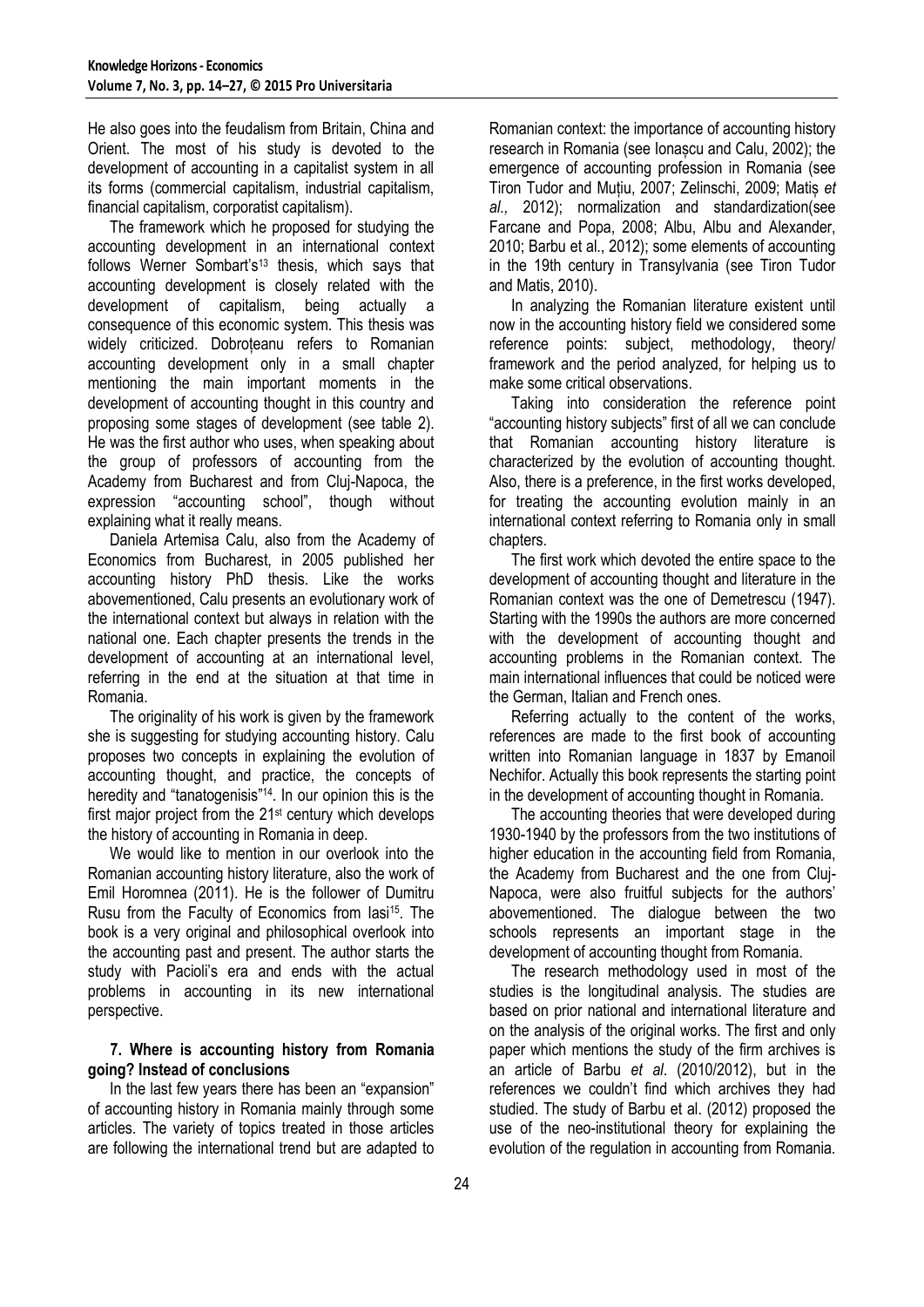The use of an original framework emerged in Calu (2005) who employed two concepts from biology, heredity and tanatogenesis, for explaining the occurrence of accounting terminology and concepts.

Looking at the periods that were analyzed we can note that, mostly, the authors are starting with the early signs of accounting and going until their present days. Emphasis is on the period 1837-1990, but also after the communism period, trying to surprise the actual problems.

We didn't take into consideration as a reference point the affiliation of the authors, but we could observe that, with small exceptions, they are from the accounting school from Bucharest. The Transylvanian school is represented by Voina (1932), Rusu (1981, 1991) and by some articles (Tiron Tudor and Muțiu, 2007; Tiron Tudor and Matiș, 2010; Fărcaș et al., 2012).

### **References**

### **Articles:**

Barbu, E. et al. (2012), *"Critical analysis of developments in Romanian accounting during the 20th century: a neo-institutional approach"*, [Int. J. of Critical](http://www.inderscience.com/info/inarticletoc.php?jcode=ijca&year=2012&vol=4&issue=2)  [Accounting, Vol. 4, No.2 \[175 -](http://www.inderscience.com/info/inarticletoc.php?jcode=ijca&year=2012&vol=4&issue=2) 193].

Bricker, R. J. (1988), *"Influences from early accounting literature on contemporary research"*, The Accounting Historians Journal, col. 15, No. 2 [83-98].

Calu et al. (2009), *"Research Concerning Tanatogenesis in the Romanian Accountancy: the case of Public Sector"*, [Annals of Faculty of Economics,](http://econpapers.repec.org/article/orajournl/) vol. 3, issue 1 [832-837].

Carmona, S. (2010), *"Esteban Hernandez Esteve: an appreciation"*, Accounting, Business and Financial History Review, vol. 12, no. 2 [187-202].

Carmona, S. and Boyns, T. (2010), *"Accounting history research in Spain, 1996-2001: an introduction"*, Accounting, Business and Financial History Review, vol. 12, no. 2 [149-155].

Carnegie, G. D. and Napier, C. J. (1996), *" Critical and interpretative histories: insights into accounting's present and future through its past"*, Accounting, Auditing and Accountability Journal, vol. 9, no.3 [7-39].

Carnegie, G. D. and Rodrigues, L. L. (2007), *"Exploring the dimensions of international accounting history community"*, Accounting History, vol. 12, no. 4 [441- 465]

Carnegie, G. D. and Williams, B. (2001), *"The first professor of accounting in Australia"*, Accounting History, vol.6, no.1 [103-115].

Cinquini, L., Marelli, A., Tenucci, A. (2008), *"An Analysis of Publishing Patterns in Accounting History Research in Italy, 1990-2000"*, The Accounting Historians Journal, vol. 35, no. 1 [1-48].

Degos, J.G and Mattessich, R. (2006),*"Accounting research in the French language area – second half of the 20th century"*, Review of Accounting and Finance Vol. 5 No. 4 [423-442].

Eierle, B. (2005), *"Differential Reporting in Germany – A historical analysis"*, Accounting, Business and Financial History, Vol. 15, issue 3 [279 – 315].

Evans, L. (2007), *"Editorial: Accounting history in the German language arena"*, Accounting, Business and Financial History Review, vol. 15, no.3 [229-233]

Farcane, N. and Popa A. (2008), *"Romanian accounting between tradition and international influences in the*  XXth century", 12<sup>th</sup> World Congress of Accounting Historians, Congress Proceedings, [396-405].

Farcas et al. (2012), *"European accounting history: the contribution of Professor I.N. Evian – precursor to the development of accounting in Romania"*, Int. J. Critical Accounting, Vol. 4, No. 4.

Fleischman, R.K. (2005), *"The roaring nineties: accounting history comes of age"*, The Accounting Historians Journal, vol. 32, no. 1 [61-109]

Gaffikin, M. (1998), *"History is Dead, Long live History"*, Critical Perspectioves on Accounting, vol. 9, no.6 [631- 639].

Goldberg, L. (1974), *"The Future of the Past in Accounting"*, The Accountant's Magazine.

Goodman, R.S. and Kruger, E. J. (1988), *"Data* 

*Dredging or Legitimate Research? Historiography and Its Potential for Management Research"*, Academy of Management Review, No. 2.

Hernandez-Esteve, E. (2006), *"A review of recent Spanishpublications in accounting, business and financial history"*, Accounting, Business and Financial History Review, vol. 5, no. 2 [237-270].

Ionașcu, I.& Calu, D.A. (2002), *"Pledoarie pentru cercetarea istoriei contabilității Românești"*, Revista Contabilitatea, expertiza si auditul afacerilor, nr. 3.

Küpper, H.U. and Mattessich, R. (2005), *"Twentieth Century Accounting Research in the German Language Area"*, Accounting, Business and Financial History, Vol. 15, issue 3 [345-410].

Lemarchand, Y. (2000), *"A century of research into accounting history in continental Europe"*, speech at the 8 th World Congress of Accounting Historians, plenary session, Madrid.

Matiș et al. (2012), *"Romanian accounting profession: erudition and perspectives"*, Int. J. of Critical Accounting, Vol. 4, No. 2 [120-144].

Napier, J. C. (2008), *"Historiography" in The Routledge Companion to Accounting History*, Edited by John Richards Edwards, Stephen P. Walker, Pub. Routledge Taylor and Francis Group, [30-49].

Parker, R. H. (1981), *"The study of Accounting History"*, in A. Hopwood and M. Bromwich, Essays in British Accounting Research, Pitman.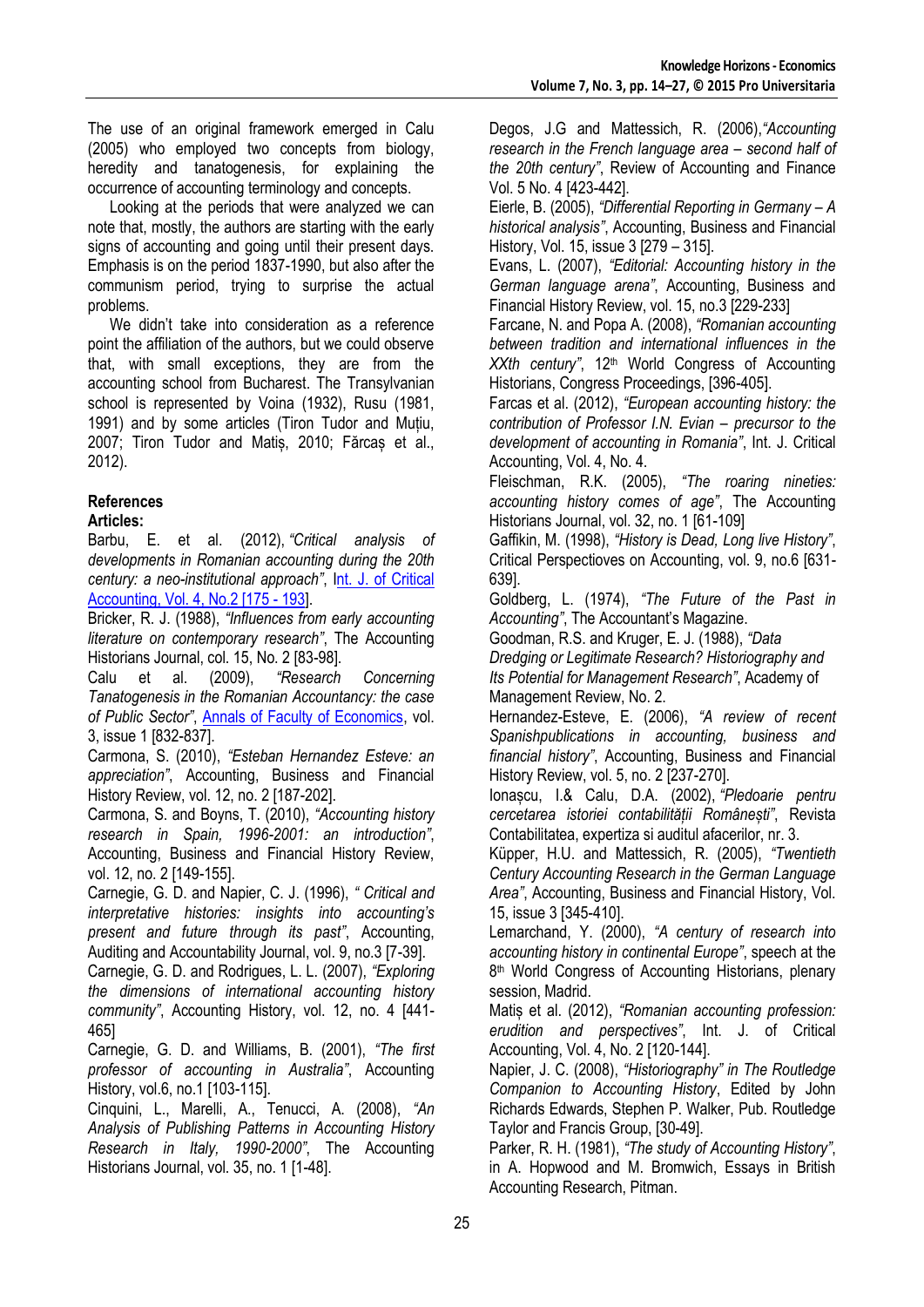Parker, R.H (1993), *"The scope of Accounting History: A note"*, ABACUS, vol. 29, no. 1 [106-110] Previts, G. J., Parker L. D. and Coffman, E. N. (1990), *"An Accounting Historiography: Subject Matter and Methodology"*, ABACUS, vol. 26, no. 2 [136-158]. Previts, G. J., Parker, L. D and Coffman, E. N (1990), *"Accounting History: Definition and Relevance"*, ABACUS, vol. 26, No. 1 [2-16]. Quick, R. (2005), *"The formation and early development of German audit firms"*, Accounting, Business and

Financial History, Vol. 15, issue 3 [317-343].

Shenkir, W. G. (1975), *"Accounting History, The* 

*Accounting Historian, And The Fasb"*, Accounting Historians Journal, Vol. 2, No, 2 [1].

Silva de Serra Faria, A. R. (2008), *"An analysis of accounting history research in Portugal: 1990-2004"*, Accounting History, vol. 13, no. 3 [353-382].

Tiron Tudor, A. and Matis, D. (2010), *"Options for a Modern Accounting System in 19th century Transylvania"* Transylvania Review, Vol. 19, No. 1 [47– 60].

Tiron Tudor, A. and Mutiu, A. (2007), *"Important stages in the development of Romanian accounting profession (from 1800 up to now)"*, Spanish Journal of Accounting History "De Computis", No. 6 [184-199].

Treisch, C. (2005), *"Taxable treatment of the subsistence level of income in German Natural law"*, Accounting, Business and Financial History, Vol. 15, issue 3 [255-278].

Vogeler, G. (2005), "Tax accounting in the late medieval German territorial states", Accounting, Business and Financial History, Vol. 15, issue 3 [235- 254]

Zan, L (1994), *"Towards a history of accounting histories. Perspectives from the Italian tradition"*, The European Accounting Review, vol. 3, no. 2 [255-307]

### **Books:**

Calu, D. A. (2005), *Istorie şi dezvoltare privind contabilitatea din România (History and development in Romanian accounting)*, Bucharest, Economica Publishing.

Demetrescu, C. G. (1947), *Istoria critică a literaturii contabile românești vol. I (Critical history of Romanian accounting literature vol. I)*, Pub. Socec, Bucharest, Socec Publishing.

Demetrescu, C. G. (1972*), Istoria contabilității (The history of accounting),* Bucharest, Scientifical Publishing.

Dobroțeanu, L. (2005), *Geneză și viitor în contabilitate (Genesis and future in accounting)*, Bucharest, Economica Publishing.

Ionașcu, I. (1997), *Epistemologia contabilității (Epistemology of accounting)*, Bucharest, Economica Publishing.

Mattessich, R. (2007), *Two Hundred Years of Accounting History. An international survey of personalities, ideas and publications*, Routdlege Francis and Taylor Group.

Radu, R. (1996), *Tradiții și împliniri în cultura economică și contabilă românească în sec. al XIX-lea și al XX-lea (Tradition and accomplishments in accounting and economic culture from Romania, between 19th and 20th century)*, Suceava, Euroland Publishing.

Rusu, D. (1991), *Fra Luca di Borgo și doctrinele contabilității în cultura economică româneasca (Fra Luca di Borgo and the accounting doctrines in the Romanian economic culture)*, Iași, Junimea Publishing. Voinea, D. (1932), *Faze în evoluția contabilității (Stages in accounting evolution)*, Cluj-Napoca, Cioflec Publishing.

### **Websites:**

http://biography.yourdictionary.com/ werner-sombart, accessed on 16<sup>th</sup> February 2013

*[http://www.merriamwebster.com/dictionary/historiograp](http://www.merriamwebster.com/dictionary/historiography) [hy](http://www.merriamwebster.com/dictionary/historiography)*, viewed on 13th January 2013 [http://www.thefreedictionary.com/idealism,](http://www.thefreedictionary.com/idealism) accessed on 1st February 2013

### **Acronyms:**

AHR – Accounting History Research NAH – New Accounting History

### **Acknowledge:**

*This work was possible with the financial support of the Sectoral Operational Programme for Human Resources Development 2007-2013, co-financed by the European Social Fund, under the project number POSDRU/107/1.5/S/77946 with the title "Doctorate: an Attractive Research Career "*

### **Notes**

**.** 

<sup>&</sup>lt;sup>1</sup> Prosopography – "the study of features shared by groups of historical players that may help shed light on their value systems; e.g., social and family backgrounds, careers, religious and political affiliation" (Cinquini et al., 2008: 2)

<sup>2</sup> (Philosophy) any of a group of philosophical doctrines that share the monistic view that material objects and the external world do not exist in reality independently of the human mind but are variously creations of the mind or constructs of ideas. [\(http://www.thefreedictionary.com/idealism,](http://www.thefreedictionary.com/idealism) accessed on 1st February 2013)